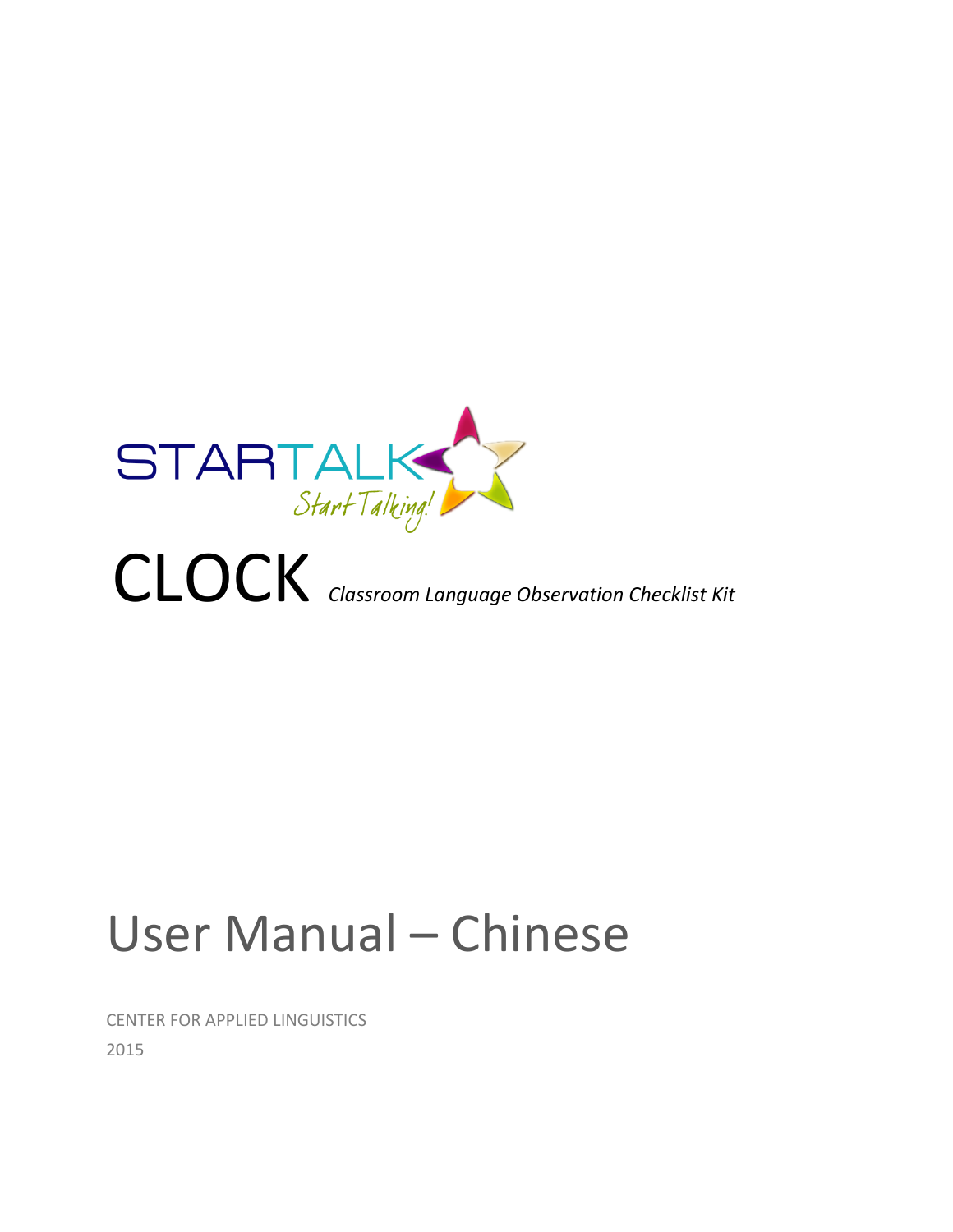#### **I. Purpose of the CLOCK**

The CLOCK is a formative assessment tool designed for K-5 STARTALK teachers to periodically assess students' speaking and listening comprehension skills based on observations of students' use of the target language in a classroom setting. Developing proficiency in a language is a process that takes place gradually over time. The amount of progress a student makes over a set period of time depends on many factors, including the type of language program, the extent to which the instructor uses the target language in the classroom, the frequency and length of instruction time, the types of activities teachers provide for students to use the language for real purposes in the classroom, and student motivation. The CLOCK can help teachers track student language growth and inform instruction by documenting student performance during different classroom activities. The CLOCK provides important formative assessment data, but it is not a tool to assign a summative global proficiency level.

#### **II. Components of the CLOCK**

The CLOCK consists of four components to help STARTALK teachers observe their students during class activities and record what they can do. These class activities can include students responding to questions or commands, interacting with classmates, or sharing information. Below is a list of the different components of the CLOCK with corresponding descriptions of their content and purpose, followed by a flow chart that shows the sequence of their use.

#### **CLOCK Components**

- 1. Sample Activities, Set-Up, and Completion
- 2. Chinese Language Samples
- 3. Sample Completed Checklists and Student Activity Performance Records
- 4. Checklists and Student Activity Performance Records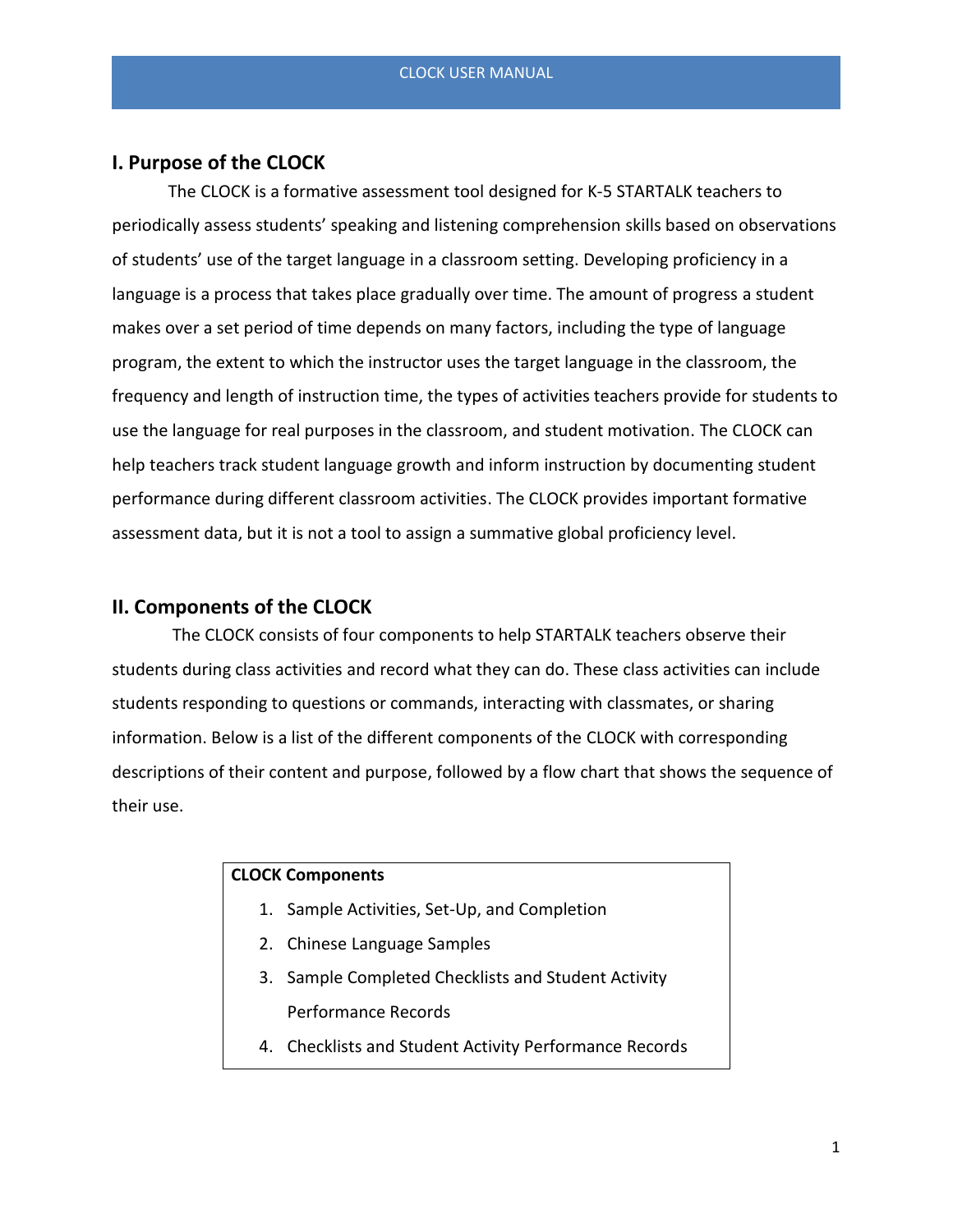#### CLOCK USER MANUAL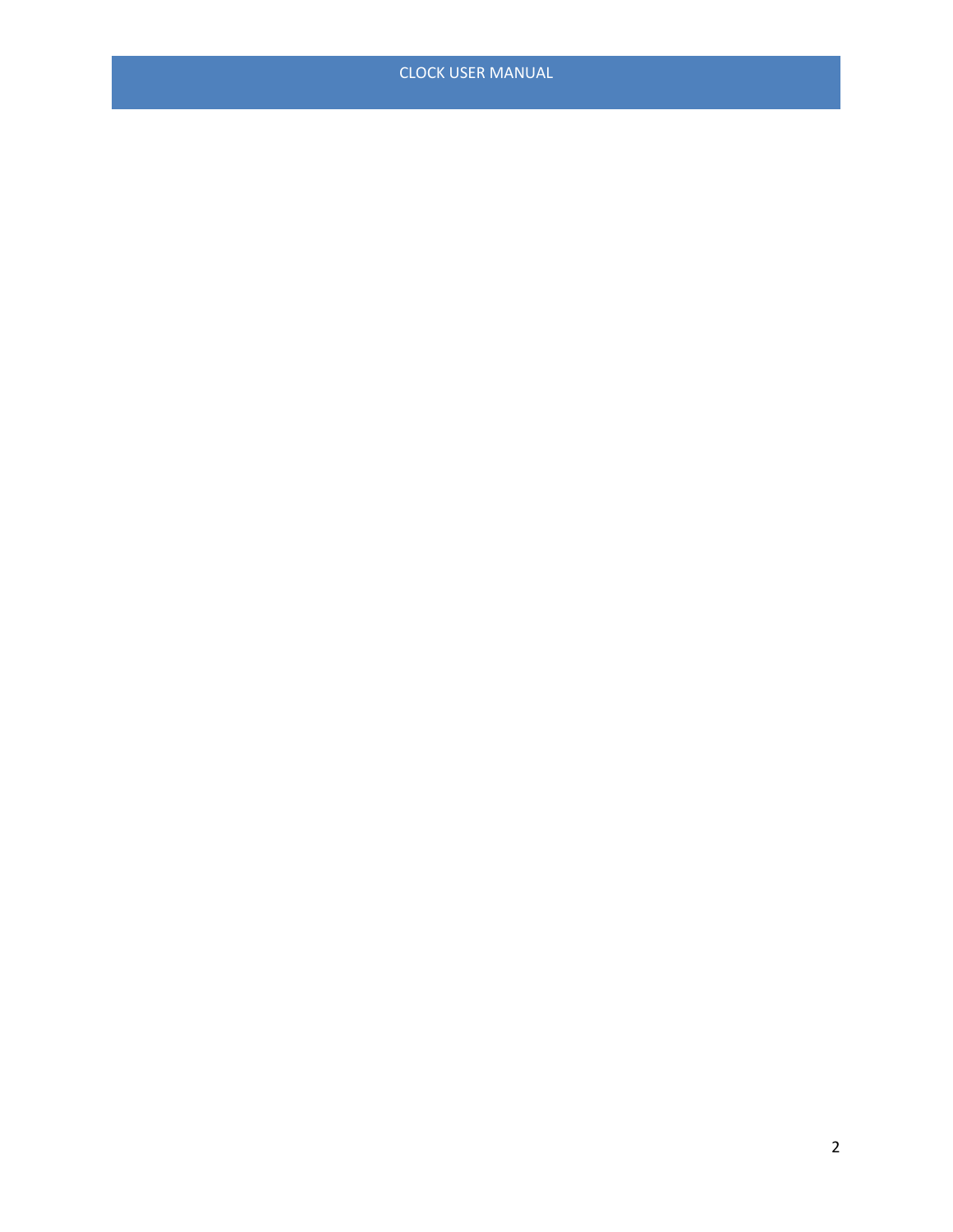#### *Component 1: Sample Activities, Set-Up, and Completion*

Planning for assessment involves identifying instructional or assessment activities in which students will produce enough language so that teachers can use the checklists to record aspects of their performance. The Sample Activities, Set-Up, and Completion component lists a number of suggested activities teachers can set up in their classrooms to elicit student language and/or check for comprehension. It also includes sample scenarios that describe different steps from preparation to implementation to reporting when using the CLOCK.

#### *Component 2: Chinese Language Samples*

Chinese language samples collected from a variety of STARTALK student programs and in conjunction with other assessment projects illustrate activities described in Component 1. Each sample includes a description of the program context, the instructional/assessment activity and the student's or students' performance level(s).

#### *Component 3: Sample Completed Checklists and Student Activity Performance Record***s**

This component contains sample completed checklists (one at the novice level and two at the intermediate level) and two sample completed Student Activity Performance Record forms which align with language samples in Component 2.

#### *Component 4: Checklists and Student Activity Performance Record***s**

The CLOCK Checklists are tools that teachers will use before, during, and after they observe a student or students to determine the extent to which they are progressing in the language. The checklists are based on the *ACTFL Performance Descriptors for Language Learners* (ACTFL 2012), the *ACTFL Oral Proficiency Guidelines for Speaking and Listening* (ACTFL 1999, 1986), the *NCSSFL-ACTFL Can-Do Statements* (ACTFL, 2013), the *Early Language Listening and Oral Proficiency Rating Profile* (CAL, 2010), and *COPE/SOPA Proficiency Assessment Rating Scale* (CAL, 2010). There are two performance checklists: one for Novice and one for Intermediate levels.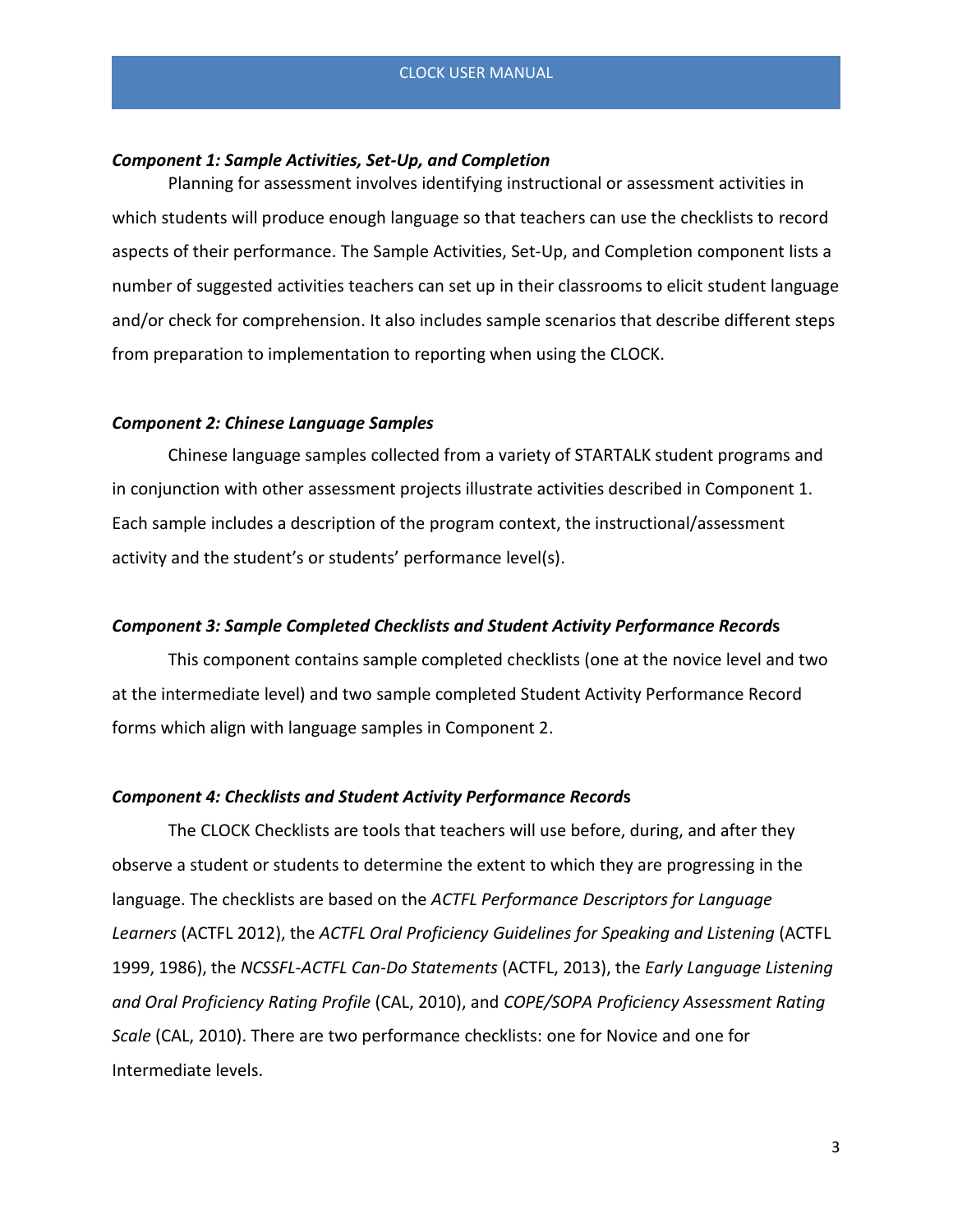#### CLOCK USER MANUAL

The checklists focus on listening comprehension and on speaking skills in terms of fluency, language control, and vocabulary. Listening comprehension refers to what a student understands in Chinese. Fluency refers to how a student's language flows as perceived by the listener. Language control refers to how well a student can use Chinese. Vocabulary refers to the kinds of words a student knows in the Chinese. The checklists also provide the option of observing students' use of communication strategies and determining if a students' current performance aligns with lesson specific can-do statements. In addition, this CLOCK component includes contextualized student language samples and checklists to help users better understand the performance levels.

Prior to setting up an activity to assess, teachers need to look over the checklists and determine which one to use (Novice or Intermediate) based on what they have informally observed in class, the background of the student(s), and the nature of the program. Teachers observe students using Chinese during activities, fill in the background information at the top of the appropriate checklist, and check off all descriptors that apply across the different performance sublevels and skill areas. At the end of the activity, teachers note the level of performance with the most checked off descriptors. For additional information on performance levels see: [http://www.actfl.org/publications/guidelines-and-manuals/actfl-performance](http://www.actfl.org/publications/guidelines-and-manuals/actfl-performance-descriptors-language-learners)[descriptors-language-learners](http://www.actfl.org/publications/guidelines-and-manuals/actfl-performance-descriptors-language-learners)

The Student Activity Performance Records are designed for purposes of data collection or comparison. The Student Activity Performance Records are forms teachers can use to document student performance during interpersonal or presentational activities. There are two types of Student Performance Records, one for an individual student engaged in different activities over time and one to use for a group of students engaged in the same activity. These forms are helpful for tracking students' progress, determining if lesson can-dos have been met, or gathering classroom-based evidence of program effectiveness.

4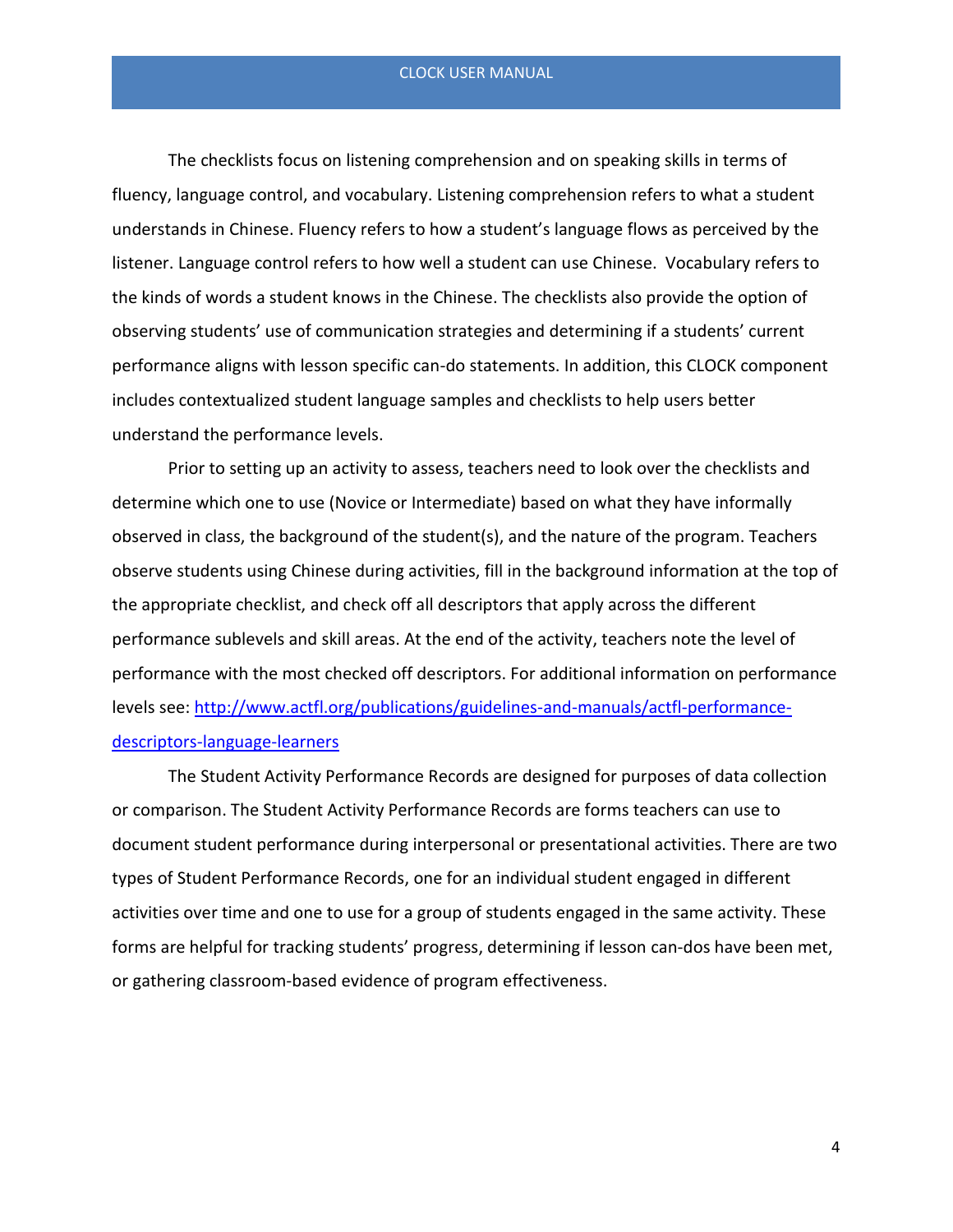The flow chart below summarizes the steps for using the CLOCK:



### **III. Applications of the CLOCK**

This tool can be used for several purposes, as illustrated in the table below.

| <b>Feedback to</b>      | The CLOCK can be used to illustrate a student's skill level in detail.        |
|-------------------------|-------------------------------------------------------------------------------|
| parents on student      | When teachers send the completed CLOCK checklists home                        |
| progress                | periodically, parents can follow their child's progress.                      |
| Program                 | Possible uses of the CLOCK for evaluation include:                            |
| evaluation              | comparison of performance across grade levels                                 |
|                         | tracking progress from one week/month/year to the next<br>$\bullet$           |
|                         | adjusting curricula or instructional practices to improve future<br>$\bullet$ |
|                         | student performance outcomes                                                  |
| <b>Tracking student</b> | The CLOCK can be used to track student progress in their language             |
| progress                | development over time in both year-long programs and short-term               |
|                         | programs (e.g., summer programs) or to target individual students'            |
|                         | needs and identify possible changes in instruction for the student.           |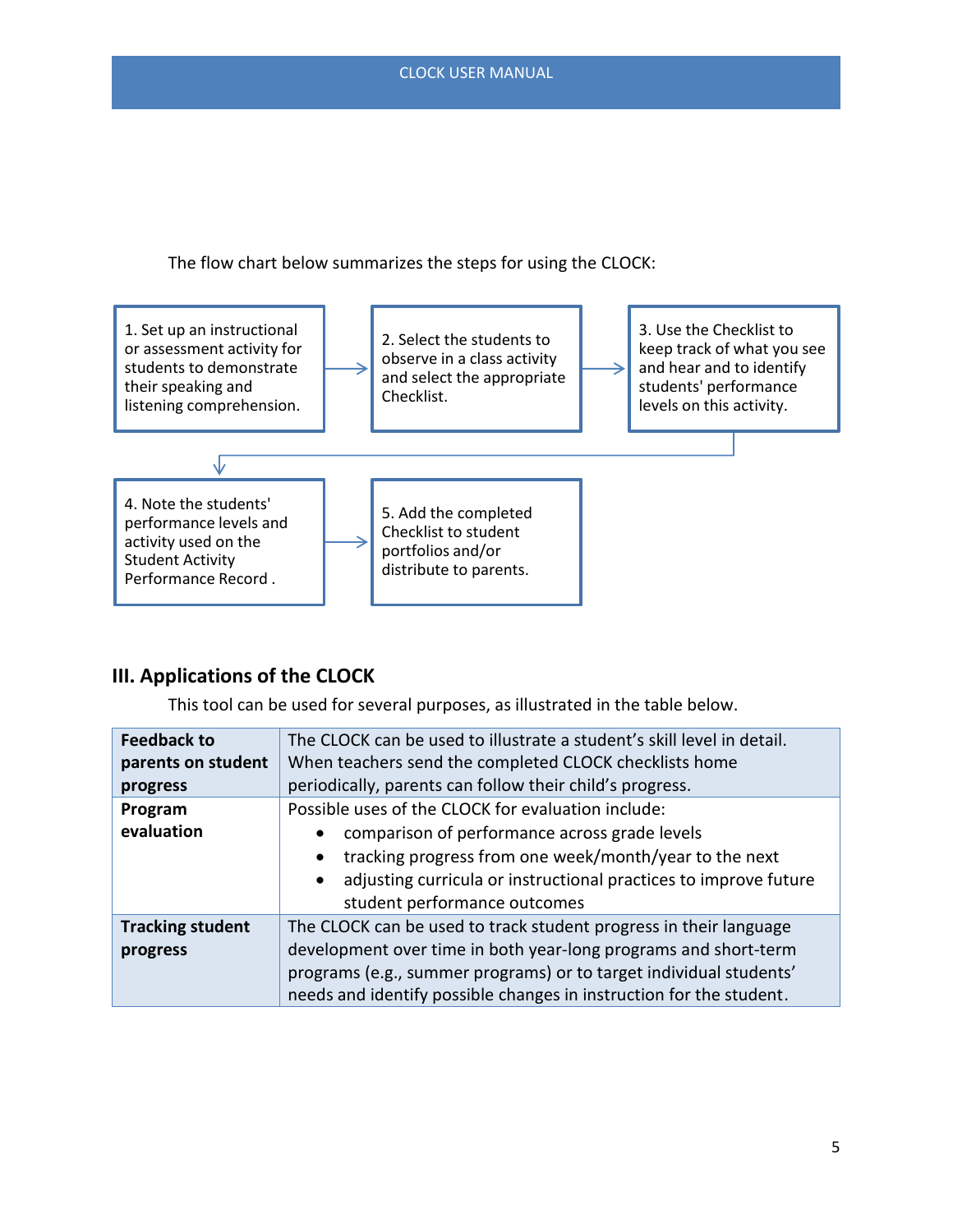#### **IV. Background and CLOCK Development Process**

Since the late 1980s, the Center for Applied Linguistics (CAL) has been developing assessments for young language learners. Three of these assessments are the Early Language Listening and Oral Proficiency Assessment (ELLOPA for PreK-2), the Student Oral Proficiency Assessment (SOPA for 2-8), and the CAL Oral Proficiency Examination (COPE for 6-8). The purpose of these instruments is to determine the highest proficiency levels in speaking and listening comprehension that students can demonstrate during an assessment interview. These assessments are rated using rubrics based on the *ACTFL Oral Proficiency Guidelines for Speaking and Listening* (ACTFL 1999, 1986) and the *ACTFL Performance Descriptors for Language Learners* (ACTFL 2012), which define performance in the context of the classroom and the child's developmental level.

As part of the field testing of the ELLOPA and SOPA, teachers were asked to rate their students' oral proficiency as seen in the classroom at the end of the school year. Adapted forms of either the ELLOPA Rating Profile or the COPE/SOPA Rating Scale were provided to the teachers for gathering information as they observed their students' classroom performance. These observation forms were designed to include the sublevel descriptors from the rubrics and fields for entering the student's name, school, date of observation, and notes. The teachers were asked to read the proficiency level descriptions and circle the sublevels that best described the language a student was using when observed in the classroom. This adaptation of the rating rubrics resulted in the Teacher Observation Matrix-SOPA or TOM-SOPA. A toolkit was designed to show teachers how to use the TOM-SOPA. Generally, the TOM-SOPA is most useful for teachers who have a background in the ELLOPA/SOPA and/or training in the ACTFL Proficiency Guidelines, and/or who teach in year-round, articulated programs.

In addition to developing summative and formative oral proficiency assessments, CAL has provided annual assessment training for teachers and administrators of STARTALK programs since 2008. During this process CAL has become familiar with the challenges of assessing students in STARTALK language programs, which are typically short in duration. In October 2013, CAL applied for a STARTALK infrastructure grant to develop a classroom-based